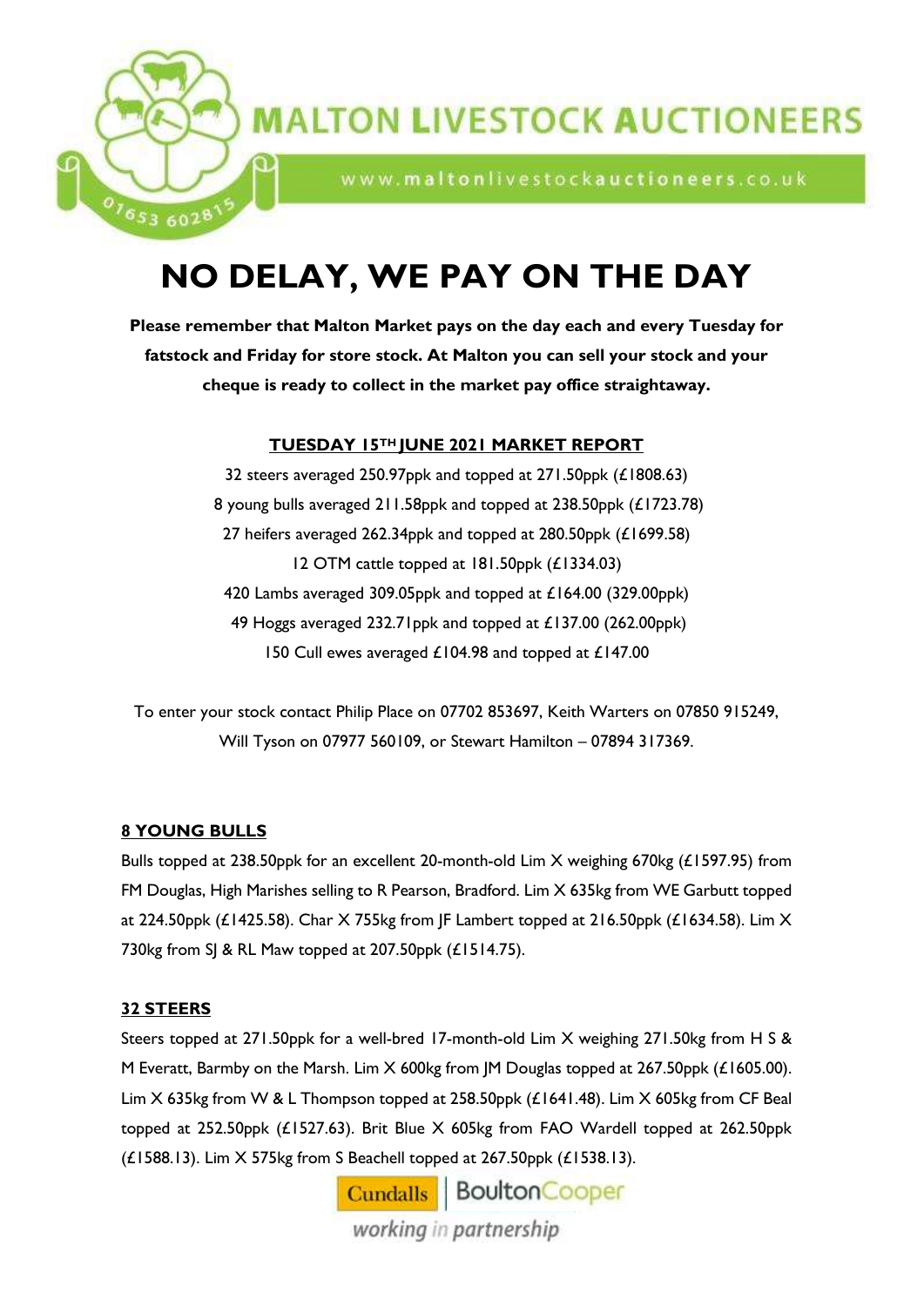#### **MALTON LIVESTOCK AUCTIONEERS THE CATTLE MARKET MALTON NORTH YORKSHIRE YO17 7JN**

Lim X 635kg from JR Gardiner topped at 267.50ppk (£1698.63). Lim X 610kg from JF Wood topped at 235.50ppk (£1436.55). Lim X 635kg from DR Jackson topped at 266.50ppk (£1692.28). Lim  $X$  665kg from SS & B Pease topped at 254.50ppk (£1692.43). Lim  $X$  665kg from M & CRL Dale topped at 262.50ppk (£1745.63).

# **27 HEIFERS**

Heifers topped at 280.50ppk for an excellent 23-month-old Lim X weighing 580kg (£1626.90) from N Marwood, Harome selling to R Pearson, Bradford, heifers from the same home to 271.50ppk, 268.50ppk and 263.50ppk. Lim X 565kg from JM Douglas topped at 269.50ppk  $(£1522.68)$ . Lim  $X$  505kg from R & E Hall topped at 271.50ppk  $(£1371.08)$ . Lim  $X$  550kg from W & L Thompson topped at 267.50ppk (£1471.25). Lim X 540kg from CF Beal topped at 277.50ppk (£1498.50). Lim X 525kg from JR Gardiner topped at 276.50ppk (£1451.63). Brit Blue X 625kg from DR Jackson topped at 270.50ppk (£1690.63). Lim X 575kg from GH West topped at 246.50ppk (£1417.38). Lim X 570kg from | & R Waind topped at 261.50ppk (£1490.55). Lim X 585kg from JS & B Pease topped at 237.50ppk (£1389.38).

# **12 OTM CATTLE**

# *11 Older cull cows (over 72 months old)*

Lim X 735kg from JF & TY Monkman, Malton topped at 181.50ppk (£1334.03) selling to JA Jewitt. Sim X 490kg from Allanson LTD topped at 103.50ppk (£507.15). Sim X 630kg from PH Emmerson topped at 123.50ppk (£778.05). Brit Blue X 715kg from RW Strickland topped at 180.50ppk (£1290.58). BA X 655kg from C Foster topped at 180.50ppk (£1182.28). Sim X 765kg from C Clark topped at 128.50ppk (£983.03).

# *1 Cull Cow 30-72Months*

Brit Blue X 620kg from RW Strickland, Kirkbymoorside topped at 149.50ppk (£926.90).

# **420 PRIME LAMBS**

Lambs topped at 329.00ppk for an excellent Texel X 42kg (£138.00) from PT & L Mills, Pickering selling to Meat Stores, Doncaster, also topping at 329.00ppk a pen of quality lambs 45kg (£148.00) from ME Walgate, Tibthorpe selling to J Penny and Son, Rawdon. Texel X 40kg from LG Gray and Son topped at 325.00ppk (£130.00). Suff X 45kg from MT Bulmer topped at 324.00ppk (£146.00). Char X 41kg from Henry Watson topped at 324.00ppk (£133.00). Texel X 43kg from N Hayton topped at 323.00ppk (£139.00). Beltex X 33kg from EP & A Richardson topped at 321.00ppk (£106.00).

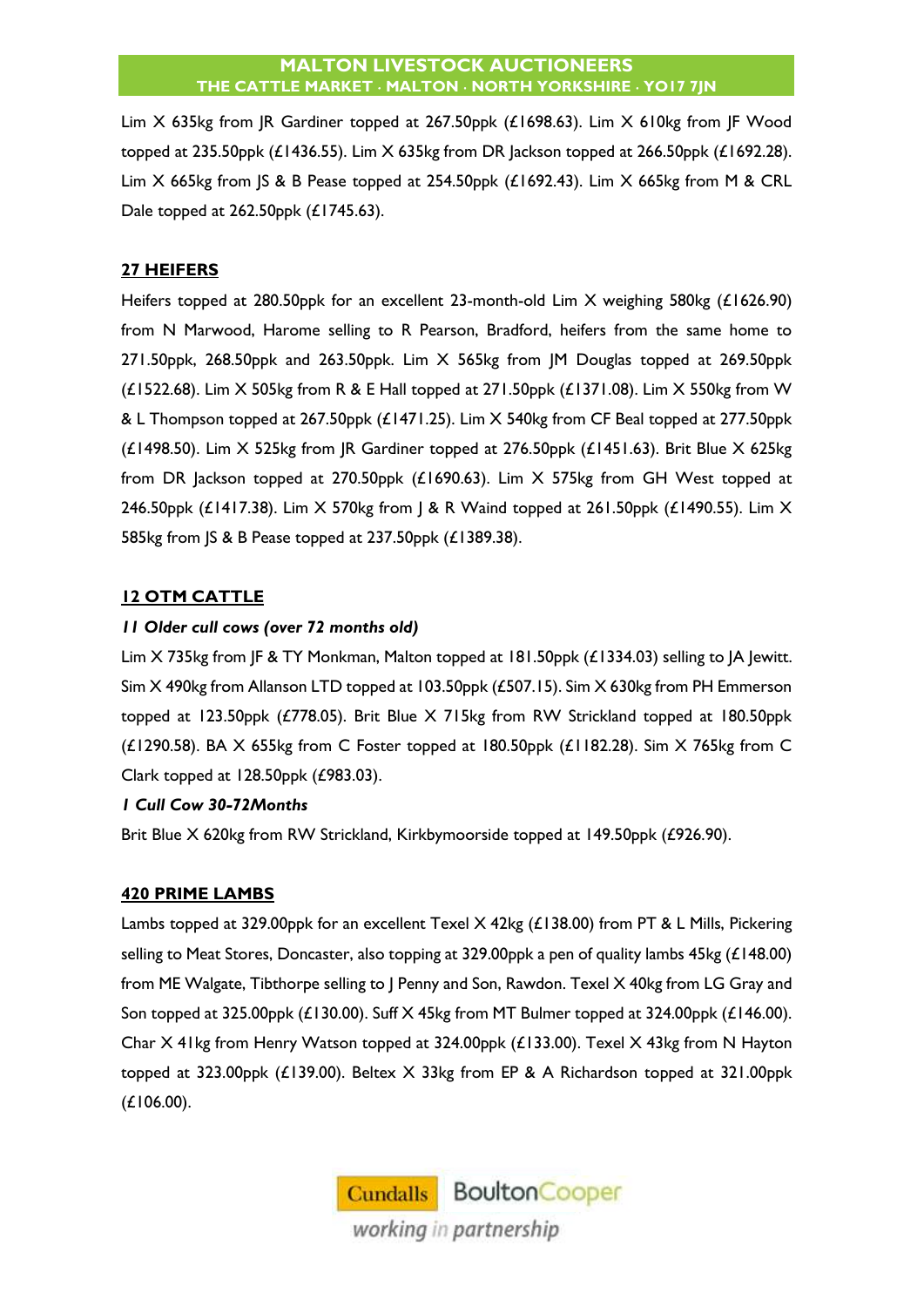#### **49 HOGGS**

Hoggs topped at 262ppk for a pen of well finished Texel X 45kg (£118.00) from R Armitage, Bugthorpe selling to A Traves, Escrick. Suff X 44kg from J Sutcliffe topped at 252.00ppk (£111.00). Texel X 55kg from H Atkinson topped at 249.00ppk (£137.00). Texel X 40kg from D Wilson topped at 243.00ppk (£97.00).

### **153 CULL EWES/RAMS**

## **Ewes Av. £104.98**

### **Rams Av. £128.00**

Mule X topped at £114.00. 16 ewes averaged £89.25. Top price TA Robson. Suffolk X topped at £143.00. 35 ewes averaged £108.63. Top price PB Fox. Texel X topped at £147.00. 66 ewes averaged £147.00. Top price Ryan Bailey. Char X topped at £135.00. 14 ewes averaged £103.14. Top price ST Stephenson. BFL X topped at £124.00. 2 ewes averaged £101.00. Top price I & S Davison. Lleyn X topped at £90.00. 8 ewes averaged £88.13. Top price MA Hammond. Beltex X topped at £40.00. I ewe averaged £40.00. Top price BW & DJ Glaves. South down X topped at £114.00. I ewe averaged £114.00. Top price BW & DJ Glaves. Swale topped at £52.00. 4 ewes averaged £46.50. Top price HD Featherstone. Cheviot X topped at £85.00. 3 ewes averaged £85.00. Top price WJ & SC Skilbeck. Other X topped at £126.00. 10 ewes averaged £118.00. Top price JR Dransfield.

Char X Ram topped at £137.00. 1 ram averaged £137.00. Top Price ST Stephenson. Suff X Ram topped at £110.00. 1 ram averaged £110.00. Top price D Allen Other Rams topped at £138.00. 1 ram averaged £138.00. Top price KCA & GL Cole.

Will Tyson on Behalf of Malton Livestock Auctioneers **Mobile: 07977 560109 Office: 01653 697820**

#### **Young Bulls – Sale commencing – 11.00am**  Prices per kilogram

| <b>YDe</b>             | Weight       | No. | From   | O      | Average |
|------------------------|--------------|-----|--------|--------|---------|
| Medium                 | $501 - 650$  |     | 218.50 | 224.50 | 221.54  |
| Heavy                  | $65$ l kgs + |     | 180.50 | 238.50 | 208.90  |
| <b>Overall Average</b> | 211.58       |     |        |        |         |

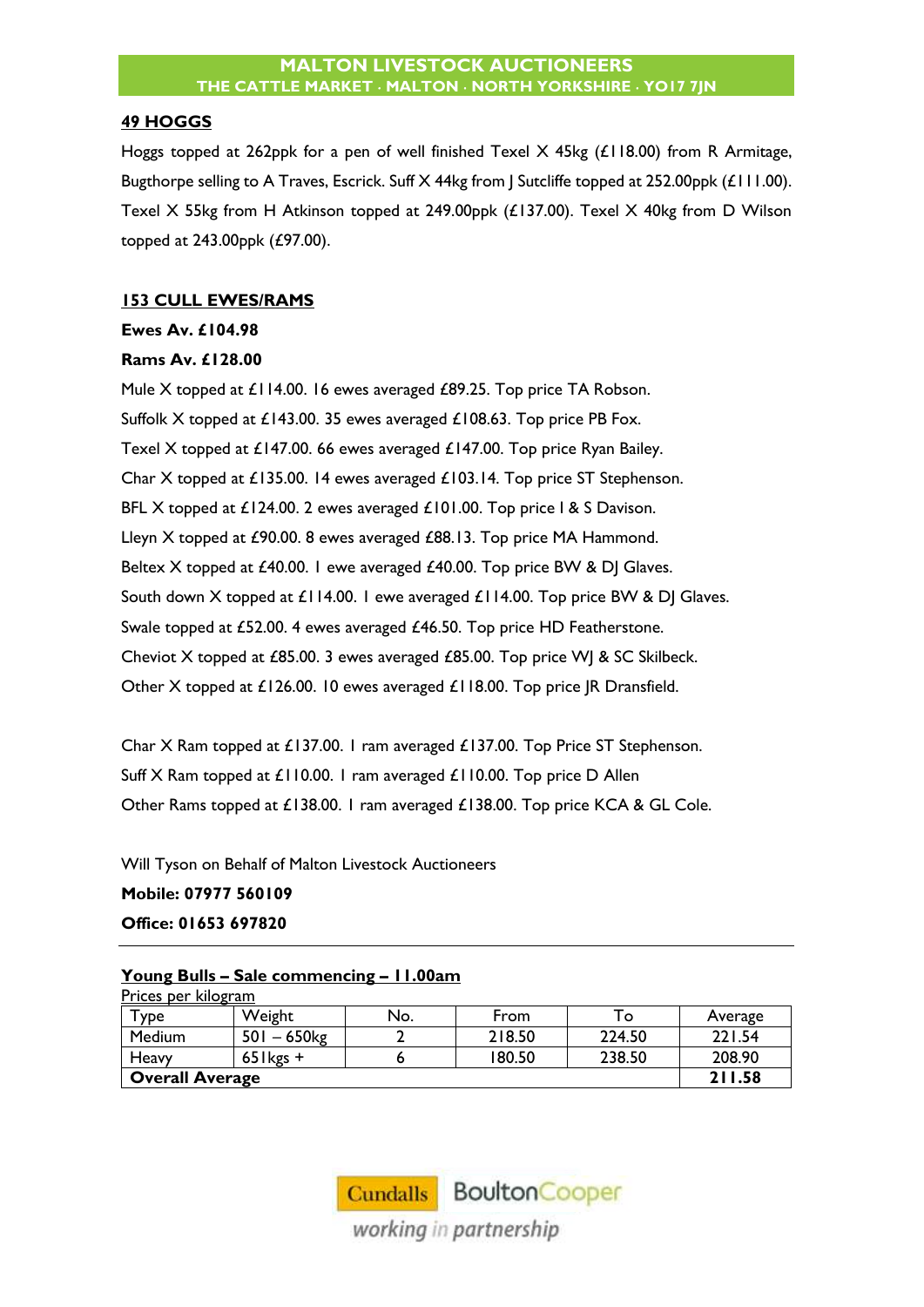# **MALTON LIVESTOCK AUCTIONEERS THE CATTLE MARKET MALTON NORTH YORKSHIRE YO17 7JN**

#### Prices per head

| <b>y</b> De            | Weight                    | No. | From    | ⊤о      | Average |
|------------------------|---------------------------|-----|---------|---------|---------|
| <b>Medium</b>          | $501 - 650$ <sub>kg</sub> |     | 1354.70 | 1425.58 | 1390.14 |
| Heavy                  | $65$ lkg +                |     | 1514.75 | 1723.78 | 1622.44 |
| <b>Overall Average</b> | 1519.25                   |     |         |         |         |

# **Clean Cattle - Sale commencing after the young bulls**

#### **Prime Steers** Prices per kilogram

| <u>Prices per kilogram</u> |              |     |        |        |         |
|----------------------------|--------------|-----|--------|--------|---------|
| Type                       | Weight       | No. | From   | To:    | Average |
| Light                      | 330-500kg    |     | 199.50 | 271.50 | 250.05  |
| Medium                     | $501 - 650$  | ۱9  | 228.50 | 267.50 | 254.79  |
| Heavy                      | $65$ l kgs + |     | 227.50 | 262.50 | 244.20  |
| <b>Overall Average</b>     | 250.97       |     |        |        |         |

#### Prices per head

| Type                   | Weight         | No. | From    | To      | Average |
|------------------------|----------------|-----|---------|---------|---------|
| Light                  | 330-500kg      |     | 1067.33 | 1443.75 | 1293.99 |
| Medium                 | $501 - 650$ kg |     | 1416.70 | 1698.63 | 1690.42 |
| Heavy                  | $65$ l kgs +   |     | 1553.80 | 1808.63 | 1690.42 |
| <b>Overall Average</b> | 1549.50        |     |         |         |         |

#### **Prime Heifers**

Prices per kilogram

| $T$ ype                | Weight                    | No. | From   | $\circ$ | Average |
|------------------------|---------------------------|-----|--------|---------|---------|
| Medium                 | $501 - 590$ <sub>kg</sub> |     | 237.50 | 280.50  | 262.15  |
| Heavy                  | $59$ lkg +                |     | 215.50 | 275.50  | 262.73  |
| <b>Overall Average</b> | 262.34                    |     |        |         |         |

#### Prices per head

| <b>y</b> De | Weight                    | No. | From    | то      | Average |  |  |
|-------------|---------------------------|-----|---------|---------|---------|--|--|
| Medium      | $501 - 590$ <sub>kg</sub> |     | 1290.55 | 1626.90 | 1444.60 |  |  |
| Heavy       | $59$ lkg +                |     | 1293.00 | 1699.58 | 1609.24 |  |  |
|             | <b>Overall Average</b>    |     |         |         |         |  |  |

# **OTM Cattle – sale commencing after clean cattle**

Prices per kilogram

| $T$ ype          | Age          | No. | From   | To     | Average |
|------------------|--------------|-----|--------|--------|---------|
| Cull cows        | 30-72 mnths  |     | 149.50 | 149.50 | 149.50  |
| <b>Cull Cows</b> | Over 72 mths |     | 103.50 | 181.50 | 150.44  |
|                  |              |     |        |        | 150.36  |

## Prices per head

| $\tau_{\texttt{VDe}}$ | Age             | No. | From   | ™ο⊺     | Average |
|-----------------------|-----------------|-----|--------|---------|---------|
| Cull cows             | $30 - 72$ mnths |     | 926.90 | 926.90  | 926.90  |
| <b>Cull Cows</b>      | Over 72 mths    |     | 507.15 | 1334.03 | 952.53  |
|                       |                 |     |        |         | 950.33  |



working in partnership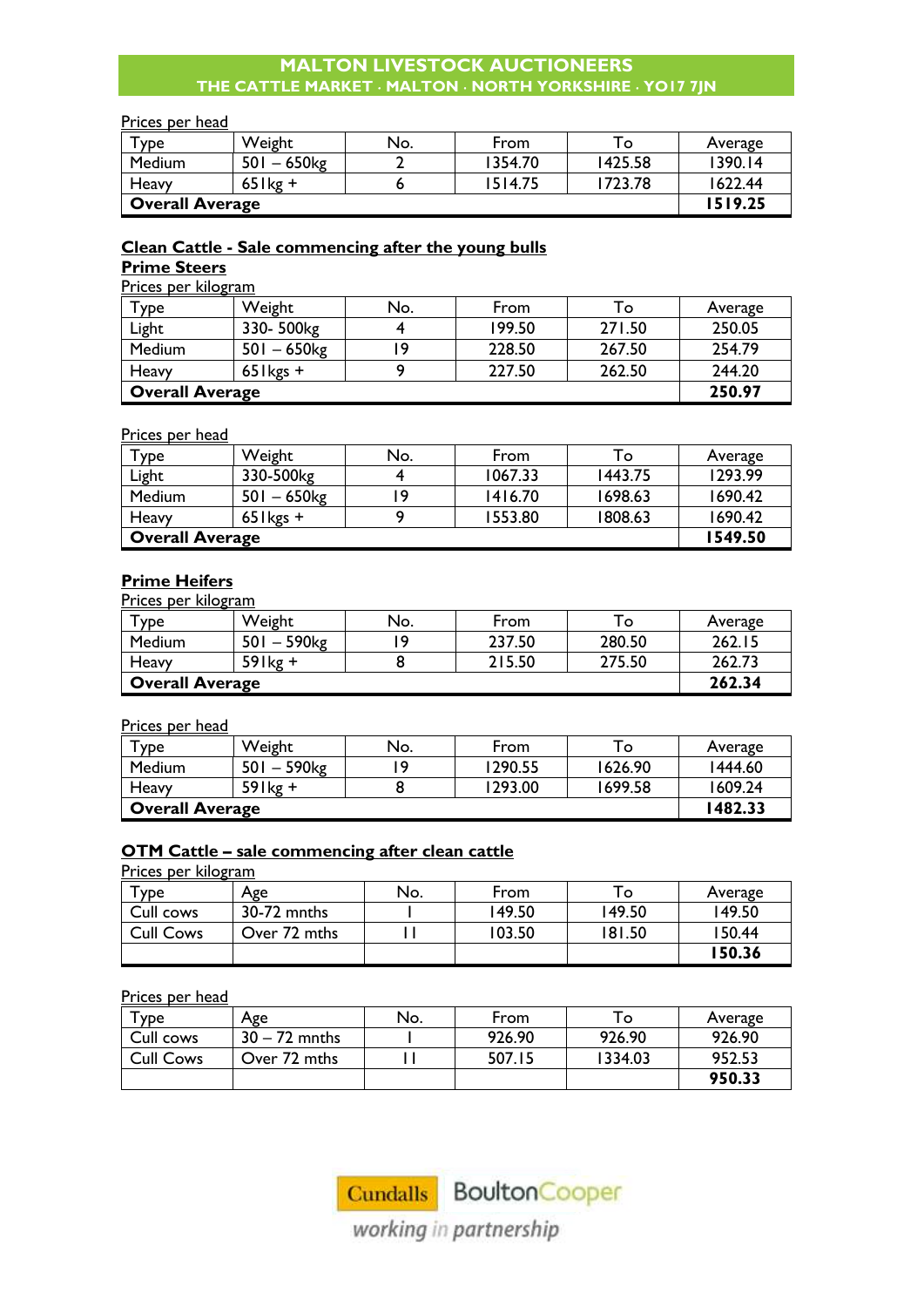## **MALTON LIVESTOCK AUCTIONEERS THE CATTLE MARKET MALTON NORTH YORKSHIRE YO17 7JN**

# **Finished Sheep – Sale Commencing 12.30pm**

## **Prime Lambs**

Prices per kilogram

| $\tau_{\texttt{ype}}$  | Weight                    | No. | From   | To     | Average |
|------------------------|---------------------------|-----|--------|--------|---------|
| Standard               | $32.1 - 39$ <sub>kg</sub> | 25  | 289.00 | 321.00 | 306.11  |
| <b>Medium</b>          | 39.1 - 45.5 kg            | 353 | 278.00 | 329.00 | 309.39  |
| Heavy                  | $45.6 - 52$ kg            |     | 288.00 | 322.00 | 307.82  |
| <b>Overall Average</b> |                           |     |        |        | 309.05  |

#### Prices per head

| $-1.1800 + 0.11000 =$ |                            |     |        |        |         |
|-----------------------|----------------------------|-----|--------|--------|---------|
| Type                  | Weight                     | No. | From   | To.    | Average |
| Standard              | – 39 <sub>kg</sub><br>32.1 | 25  | 106.00 | 123.00 | 112.28  |
| Medium                | 39.1 - 45.5 kg             | 353 | 118.00 | 148.00 | 132.66  |
| Heavy                 | $45.6 - 52$ kg             | 42  | 136.00 | 164.00 | 146.14  |
|                       |                            |     |        |        | 132.79  |

#### **Prime Hoggs**  Prices per kilogram

| <u>Prices per kliogram</u><br>Type | Weight                    | No. | From   | To     | Average |
|------------------------------------|---------------------------|-----|--------|--------|---------|
| Standard                           | $32.1 - 39$ <sub>kg</sub> |     | 149.00 | 237.00 | 209.01  |
| Medium                             | 39.1-45.5kg               | 22  | 243.00 | 262.00 | 249.79  |
| Heavy                              | $45.6 - 52kg$             |     | 187.00 | 226.00 | 206.44  |
| Other                              | $52kg +$                  |     | 207.00 | 249.00 | 235.30  |
| <b>Overall Average</b>             | 232.17                    |     |        |        |         |

#### Prices per head

| Type                   | Weight                    | No. | From   | To:    | Average |
|------------------------|---------------------------|-----|--------|--------|---------|
| Standard               | $32.1 - 39$ <sub>kg</sub> |     | 52.00  | 90.00  | 77.33   |
| Medium                 | 39.1 - 45.5 kg            | 22  | 243.00 | 262.00 | 249.79  |
| Heavy                  | $45.6 - 52$ kg            | 10  | 187.00 | 226.00 | 206.44  |
| Other                  | $52kg +$                  |     | 207.00 | 249.00 | 235.30  |
| <b>Overall Average</b> | 105.85                    |     |        |        |         |

#### **Store Sheep and Culls – sale commencing after prime hoggs**

Prices per head

| <b>YDE</b>       | No. | From  | ۰ο     | Average |
|------------------|-----|-------|--------|---------|
| <b>Cull Ewes</b> | 50  | 30.00 | 147.00 | 104.98  |
| Cull Rams        |     | 10.00 | 38.00  | 28.33   |

# **BACS PAYMENTS**

Please note that Malton Livestock Auctioneers now have the facility to pay vendors via BACS straight into your bank account. If you wish to be paid for your stock via BACS instead of receiving a cheque please contact the office on 01653 697820 or email your account number, sort code and name to [ann.welham@cundalls.co.uk.](mailto:ann.welham@cundalls.co.uk)